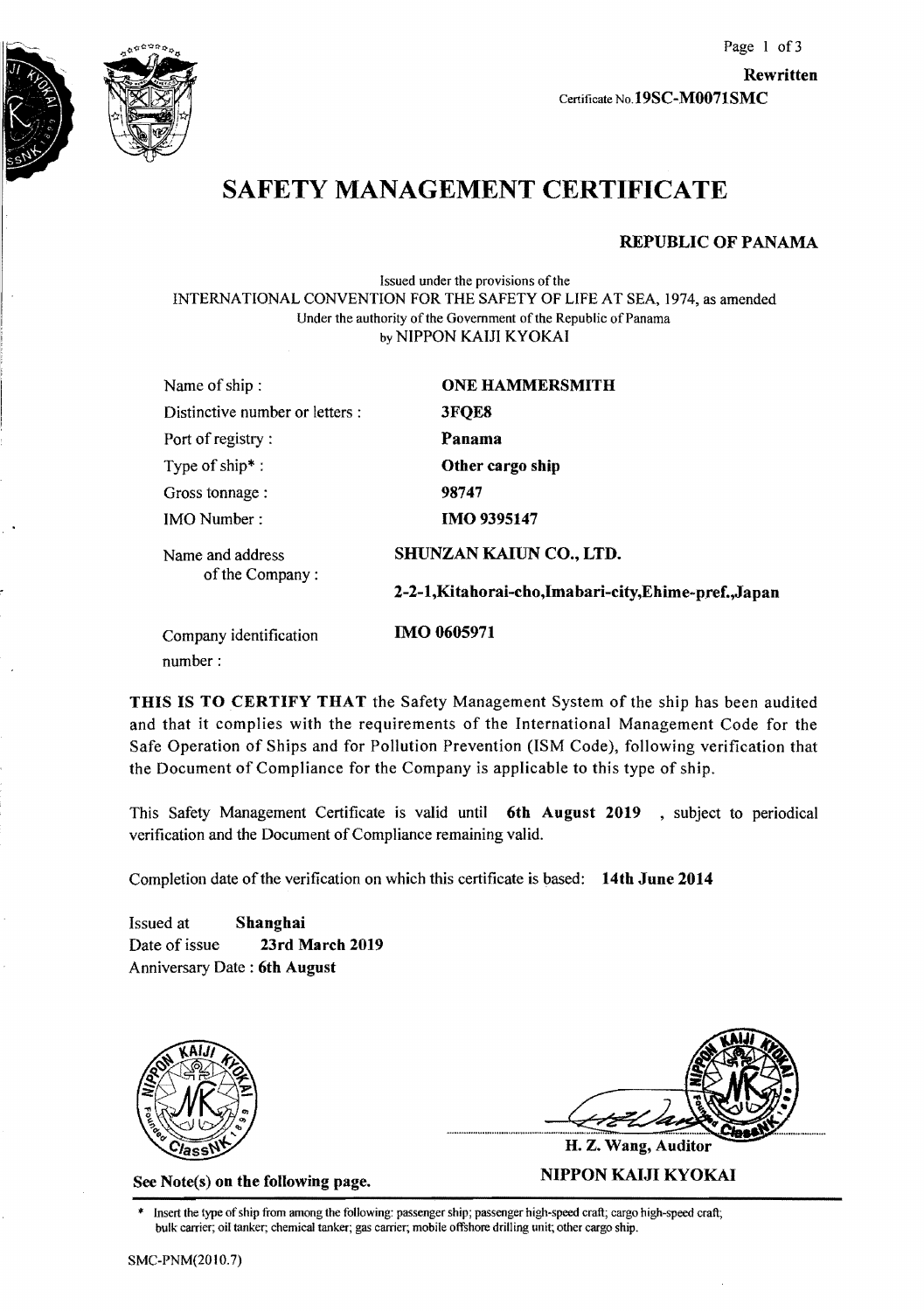### ENDORSEMENT FOR PERIODICAL VERIFICATION AND ADDITIONAL VERIFICATIONS (IF REQUIRED)

THIS IS TO CERTIFY THAT, at the periodical verification in accordance with regulation IX/6.1 of the Convention and paragraph 13.8 of the ISM Code, the safety management system was found to comply with the requirements of the ISM Code.

| <b>Intermediate Verification</b><br>(to be completed between the second and<br>the third anniversary date) |         |                                            |
|------------------------------------------------------------------------------------------------------------|---------|--------------------------------------------|
|                                                                                                            | Place:  |                                            |
|                                                                                                            | Date:   |                                            |
| <b>Additional Verification</b>                                                                             |         | Signed: (Signature of authorized official) |
|                                                                                                            |         |                                            |
|                                                                                                            | Place:  |                                            |
|                                                                                                            | Date:   |                                            |
| <b>Additional Verification</b>                                                                             | Signed: | (Signature of authorized official)         |
|                                                                                                            | Place:  |                                            |
|                                                                                                            | Date:   |                                            |
| <b>Additional Verification</b>                                                                             |         | Signed: (Signature of authorized official) |
|                                                                                                            | Place:  |                                            |
|                                                                                                            | Date:   |                                            |
|                                                                                                            |         |                                            |

 $Note(s):$ 

This certificate was issued because of change of the ship's name. The intermediate verification was carried out on 24 June 2017.